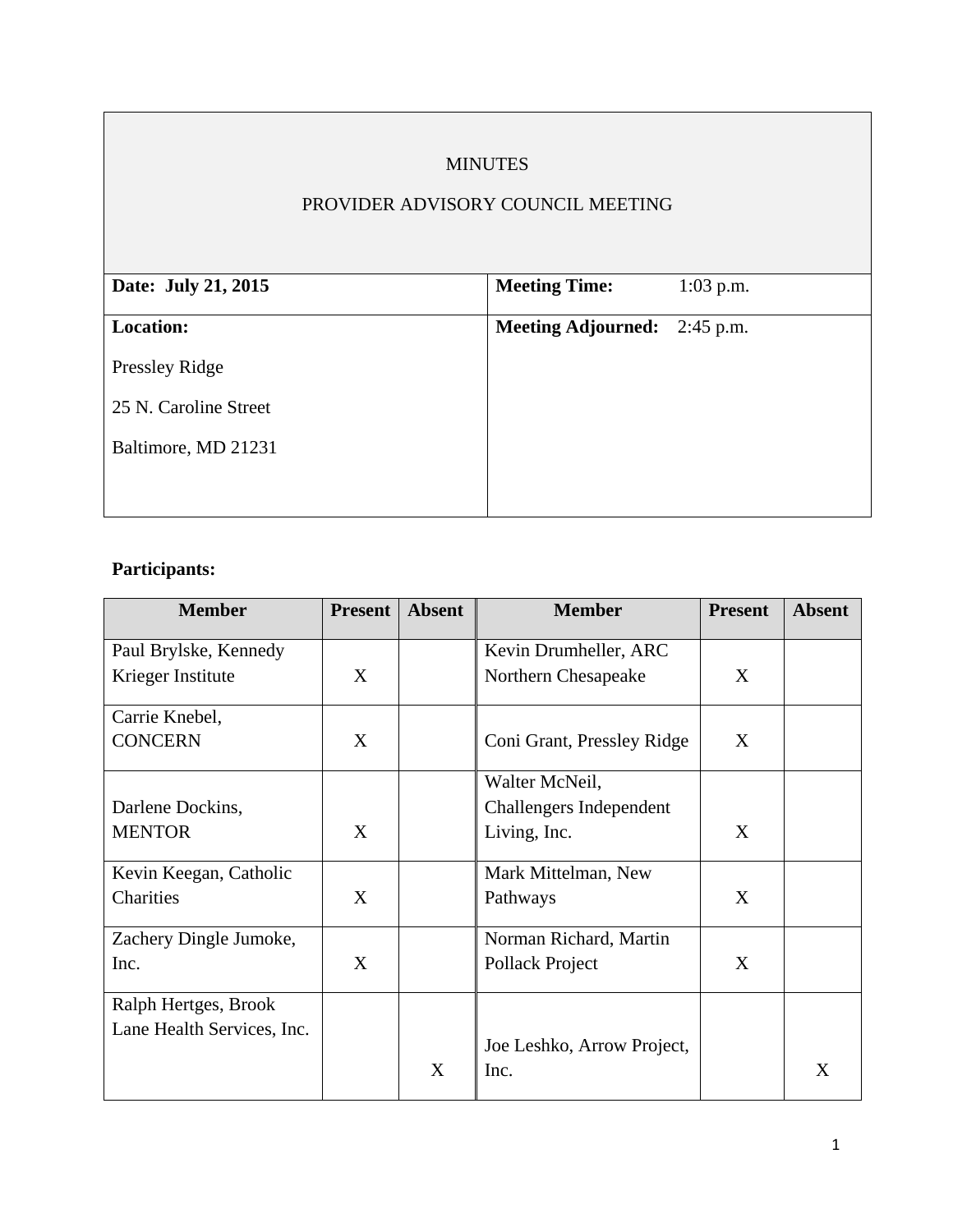| Steve Howe, Children's<br>Guild<br>Michele Wyman, Good | Chloe Perez, Hearts and<br>Homes for Youth<br>X |   | X                         |   |  |
|--------------------------------------------------------|-------------------------------------------------|---|---------------------------|---|--|
| <b>Shepherd Services</b>                               | X                                               |   |                           |   |  |
| <b>Guest/Other Organizations Participants</b>          |                                                 |   |                           |   |  |
|                                                        |                                                 |   |                           |   |  |
|                                                        |                                                 |   | Gregory James, Deputy     |   |  |
|                                                        |                                                 |   | Secretary of Operations,  |   |  |
| Darlene Ham, DHR                                       | X                                               |   | <b>DHR</b>                | X |  |
| Lynn Wisner, DHR                                       |                                                 | X | Tennille Thomas, DHR      | X |  |
| Shannon McRae, DHR                                     | X                                               |   | Anita Wilkins, DHR        | X |  |
| Joel Lightfoot, ARC NCR                                | X                                               |   | Mark Lardner, DHR         | X |  |
| Jennifer McGlothlin-                                   |                                                 |   |                           |   |  |
| Renault, Arrow Child and                               |                                                 |   | Maisha Davis, Arrow       |   |  |
| <b>Family Ministries</b>                               | X                                               |   | Project, Inc.             | X |  |
| Tricia<br>, Building                                   |                                                 |   | Donna McCarter, Neighbor  |   |  |
| Families                                               | X                                               |   | to Family                 | X |  |
|                                                        |                                                 |   |                           |   |  |
| Nellie Power, The ARC                                  | X                                               |   | Laura Mueller, Win Family | X |  |
| Damon Thompson,                                        |                                                 |   | Courtney Wiggins, United  |   |  |
| Pressley Ridge                                         | X                                               |   | States Fellowship, Inc.   | X |  |
| Laurie Anne Spagnola,                                  |                                                 |   | Anthony Wilson,           |   |  |
| <b>Board of Child Care</b>                             | X                                               |   | Woodbourne                | X |  |
| Bridget Roth, The ARC                                  |                                                 |   | Lauren Greenwald, Good    |   |  |
| <b>Baltimore</b>                                       | X                                               |   | <b>Shepherd Services</b>  | X |  |
| Roberta Rinker, National                               |                                                 |   | Michael Layne,            |   |  |
| Center for Children and                                |                                                 |   | Foundations for Home and  |   |  |
| Families                                               | $\mathbf X$                                     |   | Community                 | X |  |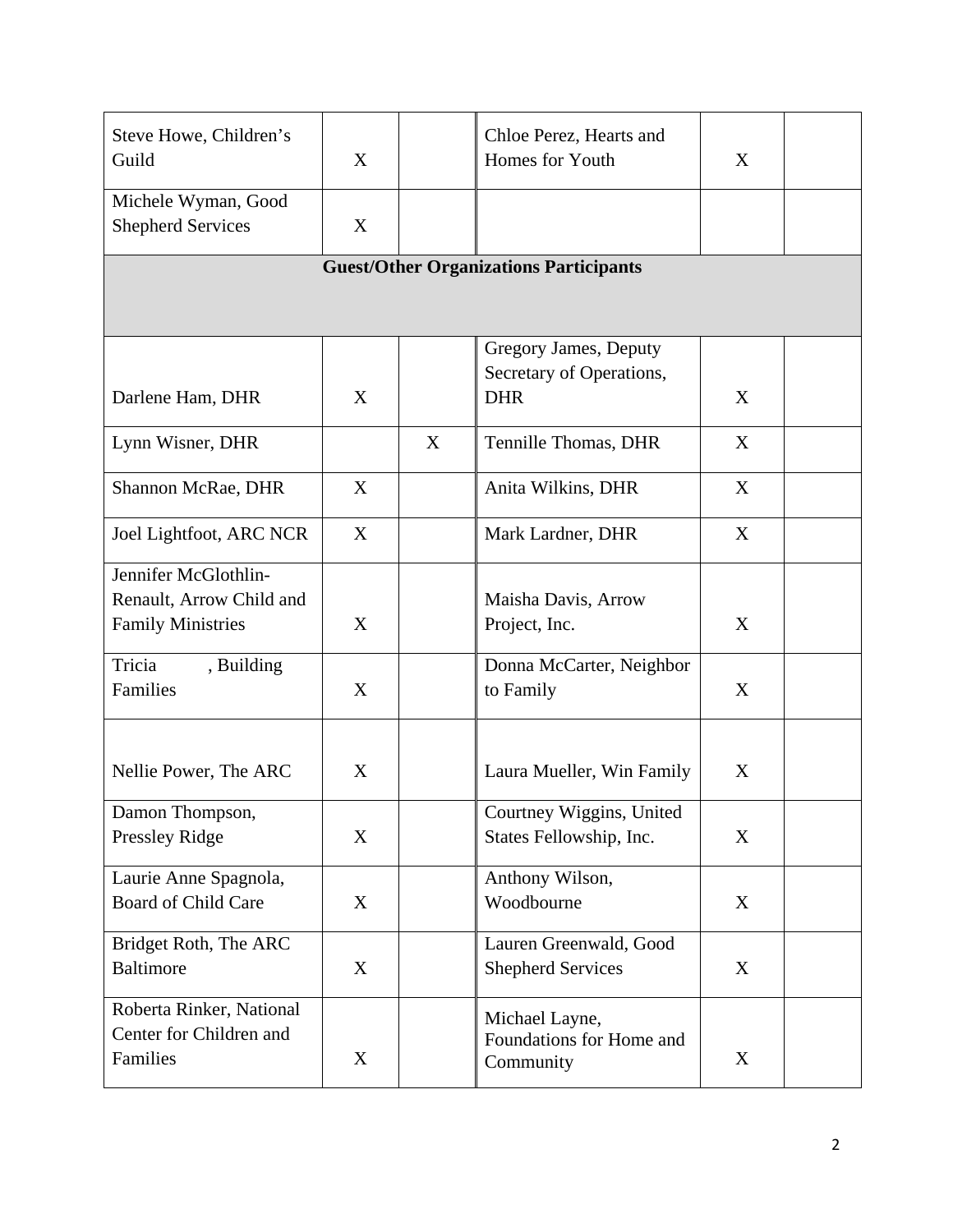| Jan Pinkney, Sarah's<br>House        | X | Steven Lavella, AHC BWS                                     |  |
|--------------------------------------|---|-------------------------------------------------------------|--|
| Maxine Johnson-Strong,<br><b>FHC</b> |   | Ralph Belk, National<br>Center for Children and<br>Families |  |

# **Welcome**

Darlene Ham called the meeting to order at 1:03 p.m. She then welcomed everyone to the meeting. Introductions were given by the PAC members and guests. The May 2015 meeting minutes were approved. The minutes will be made available to the Council members as accepted. The Deputy Secretary of Operations, Gregory James was in attendance at today's meeting.

# **DHR Staffing Updates**

SSA Acting Chief of Staff, Anita Wilkins, gave the following updates regarding changes to DHR as well as SSA staff:

- Tracey Paliath, Deputy Secretary for Programs, DHR
- Steven Youngblood, Director of Foster Care, SSA
- Debbie Ramelmeier is no longer the Executive Director of SSA
- Jill Taylor no longer works for the Social Services Administration
- Shanda Crowder no longer works for the Social Services Administration. Please direct all correspondence to Anita Wilkins.

Deputy Secretary James provided clarity regarding Debbie Ramelmeier that she is now working with the Citizen's Review Board.

# **Contracts and Monitoring Updates**

Tennille Thomas reported the following:

- 39 CPA contracts went to the Board of Public Works. The contracts were not initially approved, but with the help of all of the providers, the contracts were approved on July 16, 2015.
- No MBE Goals for FY 2016 contracts
- MBE Goals will be added for FY 2017. Percentages will be calculated and negotiated for each individual agency.

Deputy Secretary James thanked the providers for their cooperation during the period of gaining a solution for the CPA contract approval. He also stated that a new evaluation was factored in regarding utilization and that a modification will be completed before going to the Board of Public Works.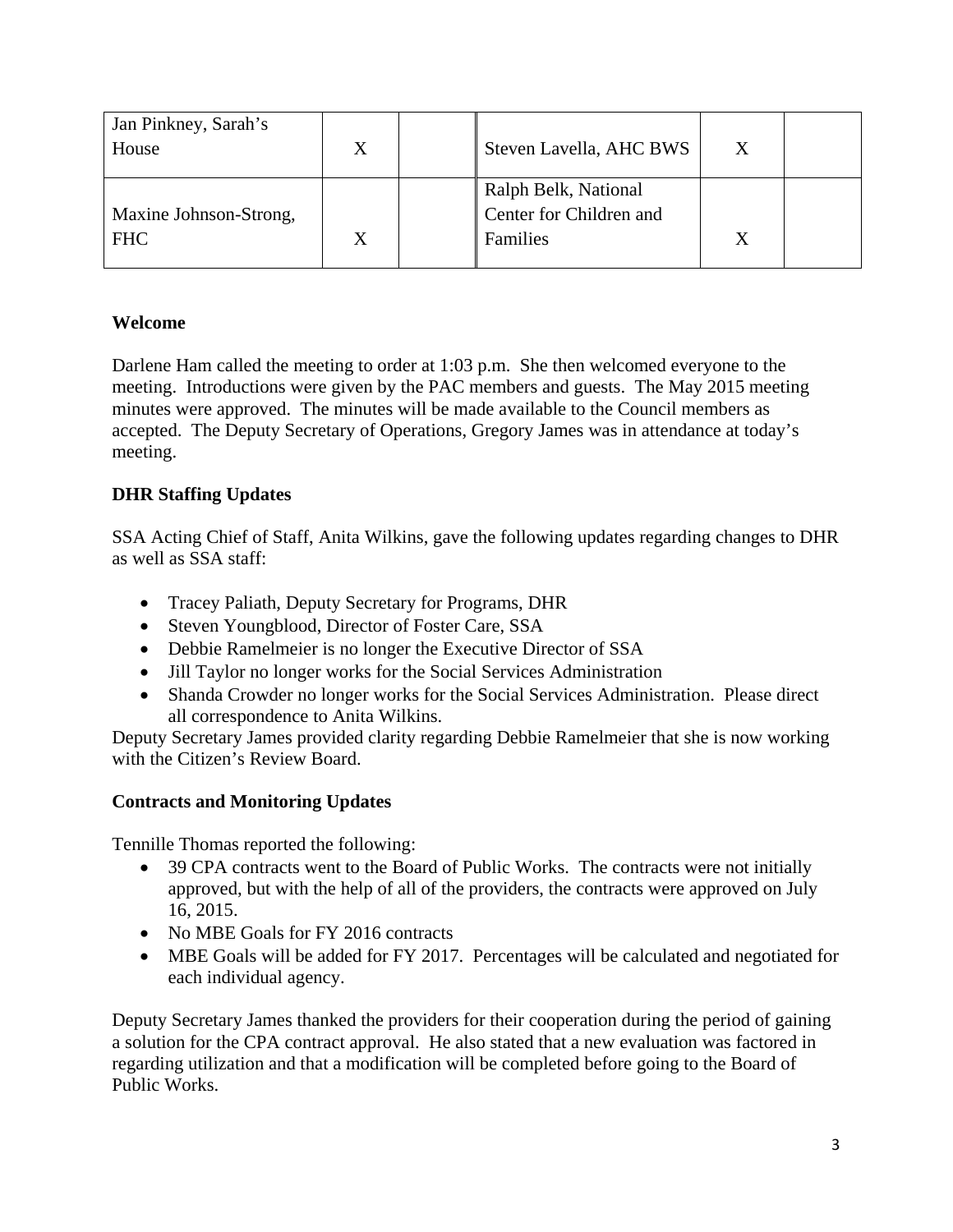## **SCYFIS Shut Down Update**

Deputy Secretary James reported that as of last week, SCYFIS is no longer in operation. He also stated the following:

- What we were getting from the system was not balancing out to the cost of maintaining the system.
- Information put into SCYFIS after July 15, 2015 will not be able to be retrieved.
- Points assigned for CANS will be recalculated
- DHR will keep the provider community updated regarding mechanisms put into place such as a Resource Directory on DHR's website to replace certain functions that SCYFIS was used for such as matching children with families and locating providers.

## \***Please see attached letter from DHR to Maryland Child Placement Agency and Residential Child Care Providers**

Mr. Walter McNeil posed a question regarding the "Hot List" and clerical errors being a factor in keeping a provider on the "Hot List" and how this adversely affects providers placed on the list during certain times during the quarter.

Kevin Keegan will draft a letter to DHR on behalf of the PAC regarding this concern.

#### **Placement Re-tooling (Difficult to Place Children) Discussion**

Anita Wilkins reported the following:

- A meeting was held on June 25, 2015 where the profiles of out-of-state children who had been deemed difficult to place were shared with the providers who attended.
- Discussions will occur over the next few months.
- What can providers offer regarding taking some of the children that are difficult to place?
- Ms. Wilkins encouraged the PAC members to contact her if they are interested in participating in the discussions.

#### **Rate Setting Discussion**

Deputy Secretary James reported:

- We are at the start of trying to develop a new rate setting mechanism by early Fall 2015.
- Input from the providers will be solicited during this process.

## **IV-E Waiver Updates**

Anita Wilkins reported on behalf of Linda Carter, DHR/SSA:

- CANS-F implementation went live on July 1 for In-Home services; this marks the beginning of the Waiver period for Maryland.
- Trauma Strategic Plan submitted to Steering Committee (by Trauma workgroup); to be reviewed by Advisory Council later this month.